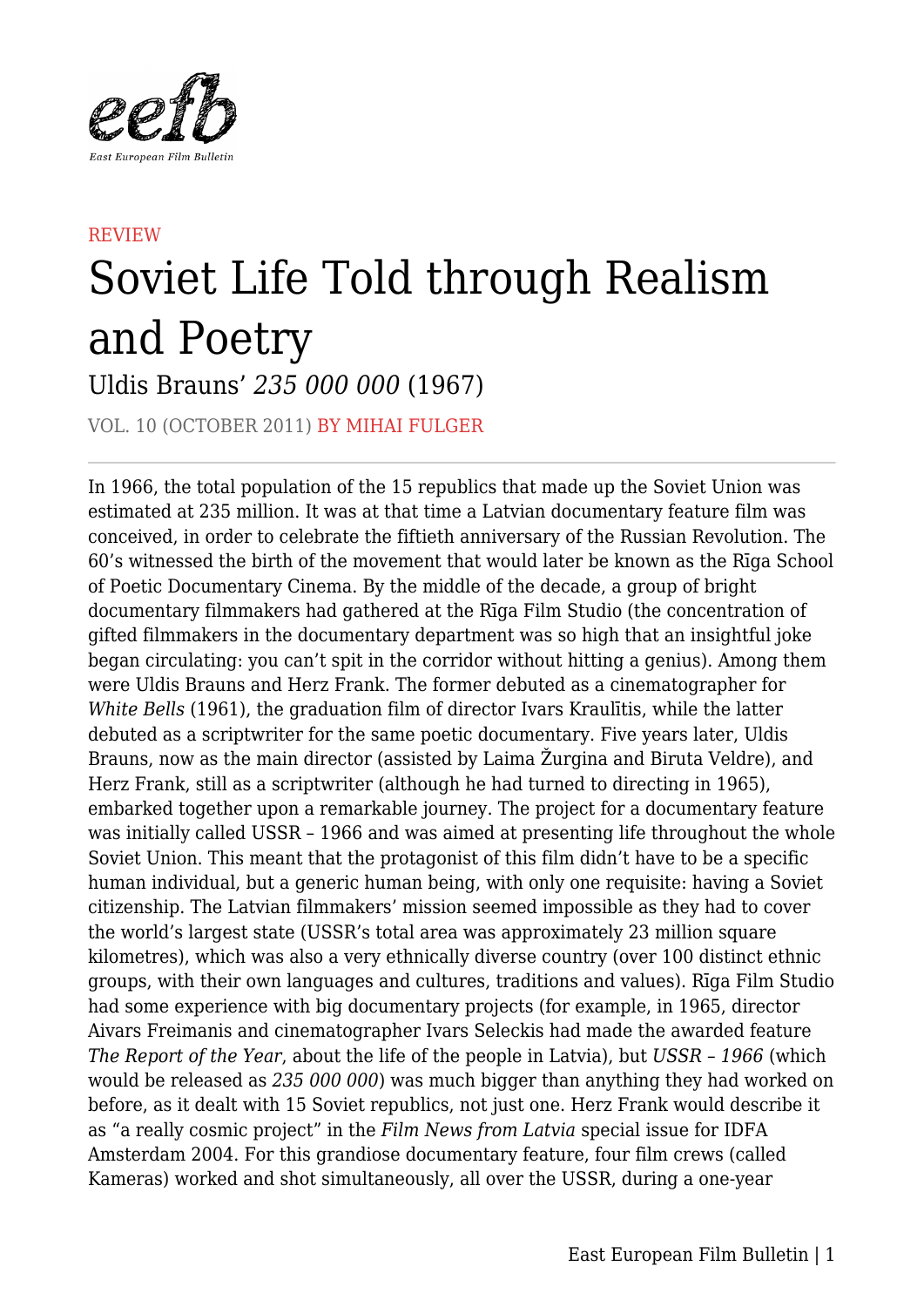period. Upon starting work, each Kamera unit was handed a hardcover-bound, typewritten notebook. It included a general outline of the whole production, a minute description of each of the film parts, a summary of narrative threads (the two main ones were the personal life of an individual and the events of high importance for the state), useful lists of travel guidelines and phone numbers, as well as excerpts from Dziga Vertov's diaries (the principles and theories of the well-known pioneer of documentary filmmaking had a strong influence on Uldis Brauns and on the Rīga School as a whole). At the very end of the book of notes (which also included blank pages for a field diary) a map of the USSR was placed, where the team members could mark their route. Each Kamera had to follow the "Field Manual" and was to respect the overall idea of the film when shooting, but was granted the liberty to make its own decisions, adjusting to the situation in the field. The film's headquarters, where the filmed material was sent for processing and editing, was located in Rīga. The first basic theme, human life, was considered "the backbone of the film", mandatory for all four Kamera units, while the second one, 'scope of events' was used for inserts. "It was a very interesting creative task – simultaneous scriptwriting, shooting and editing," says Herz Frank in the above mentioned article. *235 000 000* can now be found in two versions. Without being prepared for this, I watched the shorter, better known, 70 minute version at this year's edition of the Rīga International Film Festival "Arsenāls". The screening was in honour of Herz Frank, now an 85-year old reputed documentary film director, scriptwriter and cinematographer. I was so impressed after my first encounter with *235 000 000* that I asked a Latvian colleague for the longer, 108 minute version, which I enjoyed even more. The film doesn't have scripted dialogues or voice-over commentaries, but the narrative power of the poetically edited images (one of the main interests of director Uldis Brauns) benefits from the beautiful and complex musical score, composed by Raimonds Pauls, which is divided into three major themes: Time, Love and Road. *235 000 000* paints a convincing collective portrait of the average inhabitant of the USSR in 1966, although this individual is shown living in perfect harmony with his society. The moving kaleidoscope of faces (with the widest range of features) and situations (main moments in a person's life, rites of passage, ancient traditions, official ceremonies, daily activities) captures the rhythm of real life. Thus, the filmmakers achieve what they aimed for, namely to gradually move from specificity to generality. I should add that, in their "Film Manual", the Kamera units were asked to "seek out the most beautiful, venerable, heart-warming and intense states of the human soul". And they really did… The cinematographers (Uldis Brauns himself, Rihards Pīks, Valdis Kroģis, Ralfs Krūmiņš, etc.), always adapting to the event and the environment, employ all their skills to add artistic values to their realistic observation. The sound mixers (Jānis Zīverts and Igors Jakovļevs) sometimes insert threatening sounds, even in the jolly sequences, anticipating the war preparations in the last part of the film. The editor Ērika Meškovska makes, probably at the director's suggestion, clever associations (for example, between a parachute canopy and a bridal veil), resorting to contrasting images and poetic relationships. Alternating between private and public life, joy and sorrow, old and new, tranquility and turbulance, nearness and remoteness within a pace-conscious narrative frame, the film is extremely dynamic and reveals the multiple facets of a multinational, modern empire. Taking into account that I am referring to a documentary film produced in Soviet